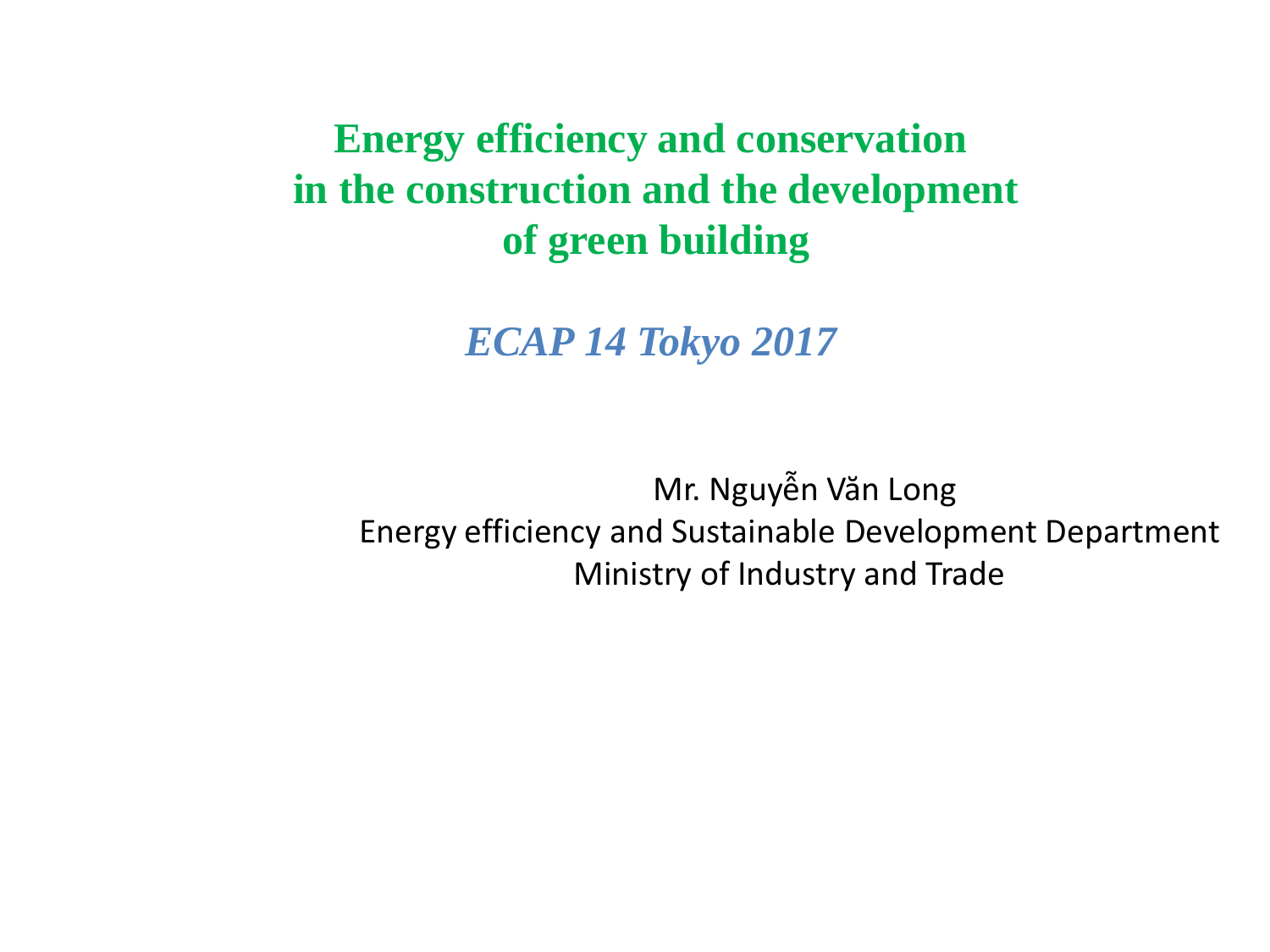## **Status of energy use in the construction**

- In the recent years, the average floor area of new construction in Vietnam is about 80-90 million m2/year.
- The area of working offices, hotels, department stores has rapidly increased.
- In the large cities, the medium and large-sized buildings are increasing.
- The increasing of numbers of buildings, size of the floor area result in the energy consumption in this area increasing significantly every year.
- In 2015, the energy consumption in the civil sector in Vietnam accounted for 15.1% of total national energy consumption.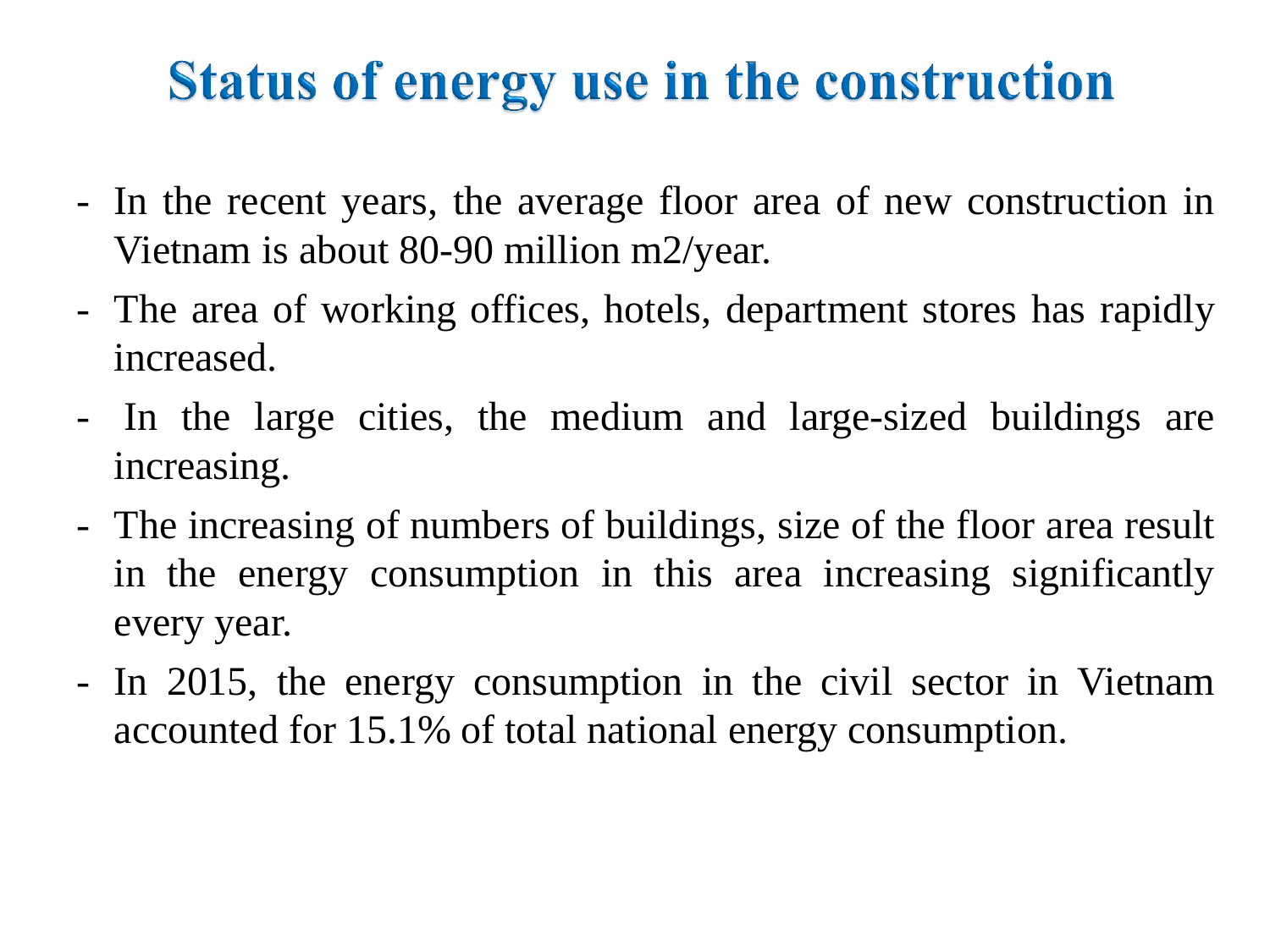#### **The growth of building stocks**



*Nguồn: Pike Research*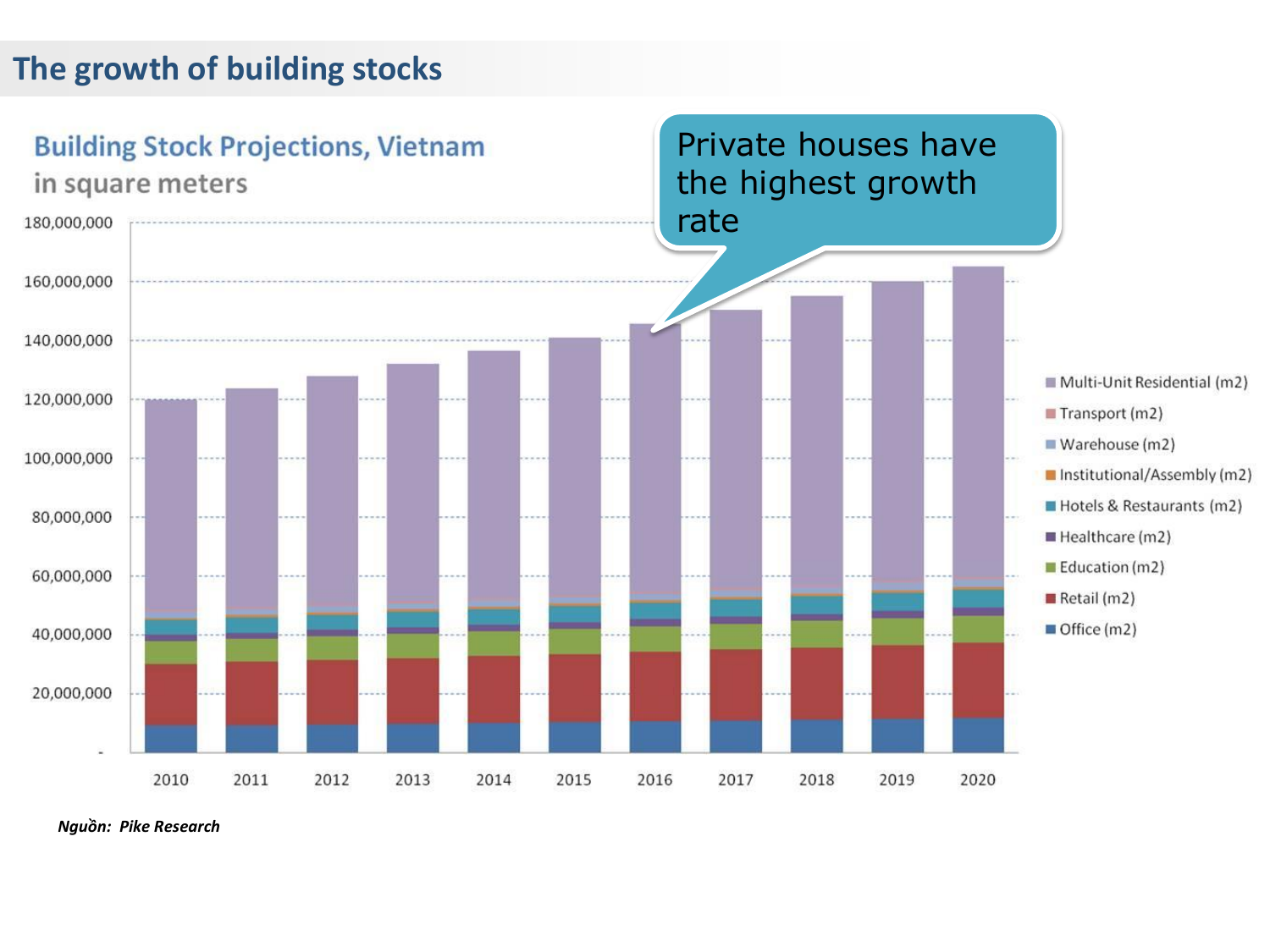### The legal documents on energy efficiency and conservation in the construction

- In 2010, The Law on Energy Efficiency and Conservation was approved by the National Assembly
- In 2011, the Government issued Decree No.21/2011/ND-CP detailing the Law on Energy Efficiency and Conservation and measures for its implementation.
- $\triangleright$  In September 2013, the Ministry of Construction issued the Technical Regulation on Energy Efficiency Buildings.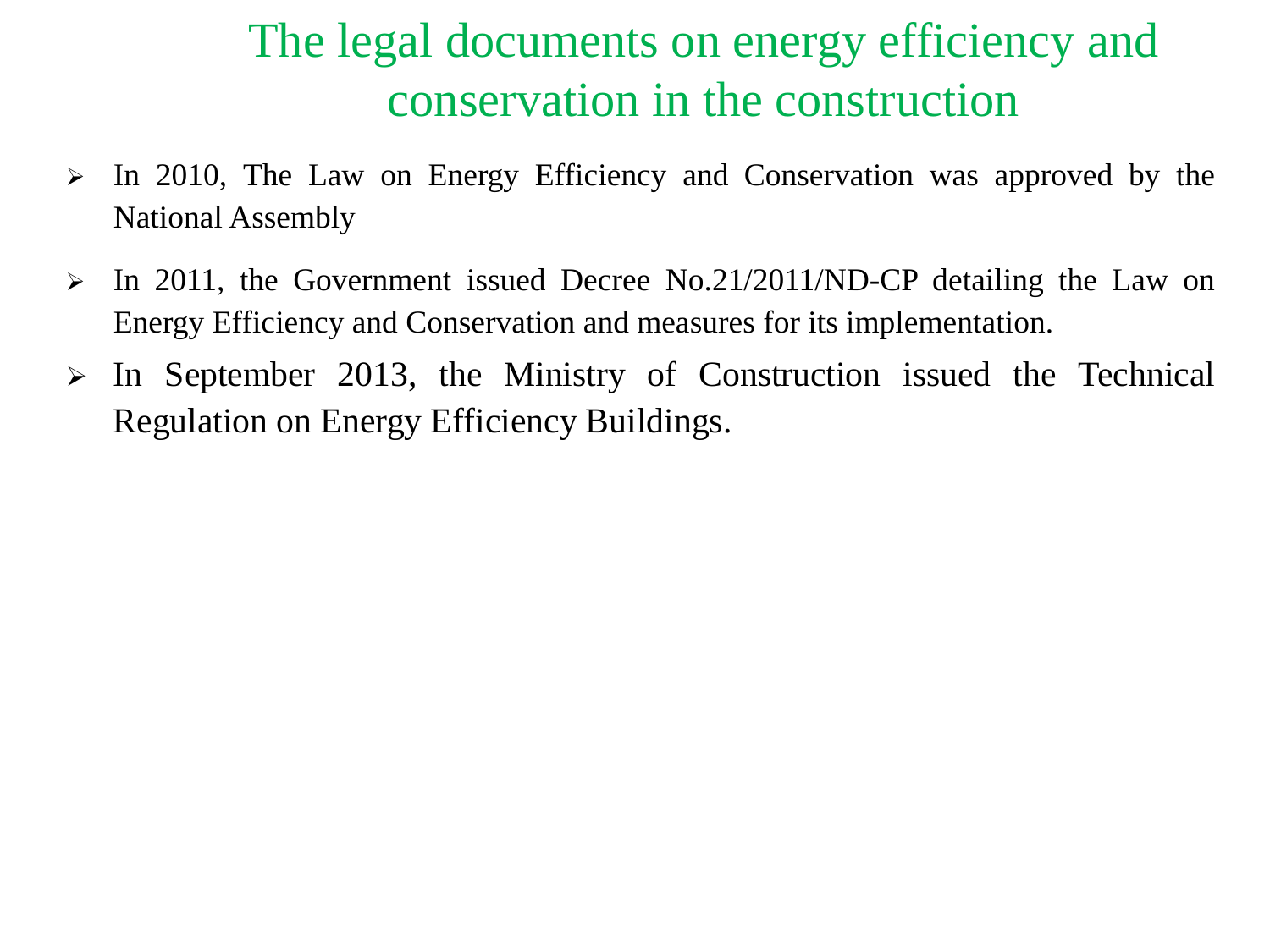The implementation of energy efficiency and conservation in the construction and the development of green building

1. Implementation of National Regulation on Energy Efficiency Buildings (QCVN 09:2013/BXD) :

- Coordinate with IFC-WB to develop a check list, tool, technical guideline for applying QCVN 09:2013/BXD
- Organize seminars/ workshops, training courses for dissemination of the Regulation.
- Select 05 works for pilot applying the energy calculation, work design aiming to meet the requirements of the Regulation from the design phase (03 works under IFC project and 02 works under Danish Project).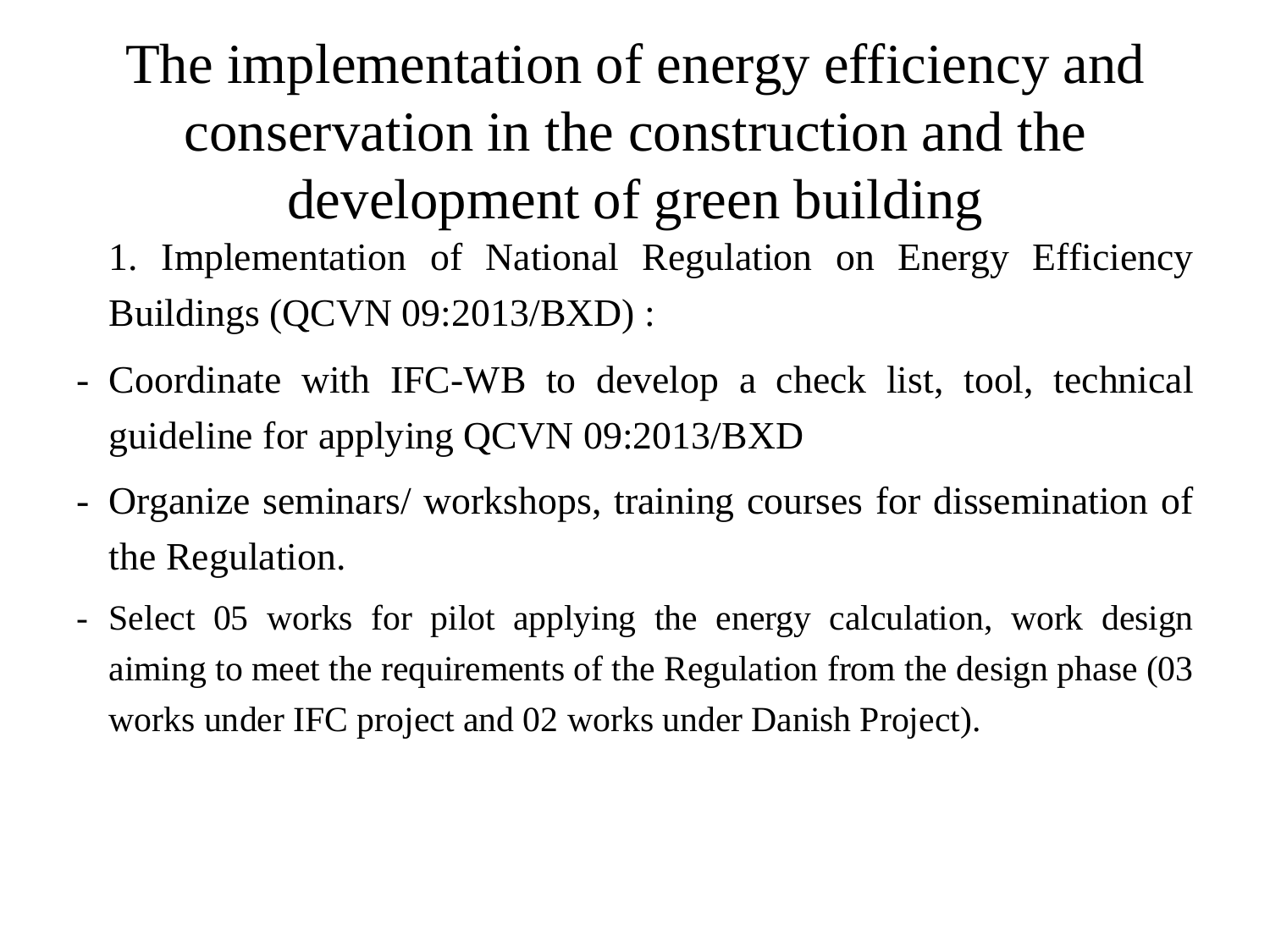## The implementation of energy efficiency and conservation in the construction and the development of green building (Cont.)

- Establish the list of more than 400 works with the floor area scale over 2500m2 in Hanoi, Hai Phong, Da Nang, Ho Chi Minh City and Can Tho.
- Select 225 works for conducting surveys, detailed energy audits. Propose to conduct surveys in 5 cities: Da Nang, Can Tho, Ho Chi Minh, Hai Phong from February 2015 to 2016.
- Set up the energy use database management software in the buildings in 5 cities, then replicate to other regions.
	- Capacity building for 02 Energy Conservation Centers in Hanoi Architectural University and Ho Chi Minh City Architectural University.
- Develop the teaching materials on energy saving for teaching delivery in Architectural University and Civil Engineering University.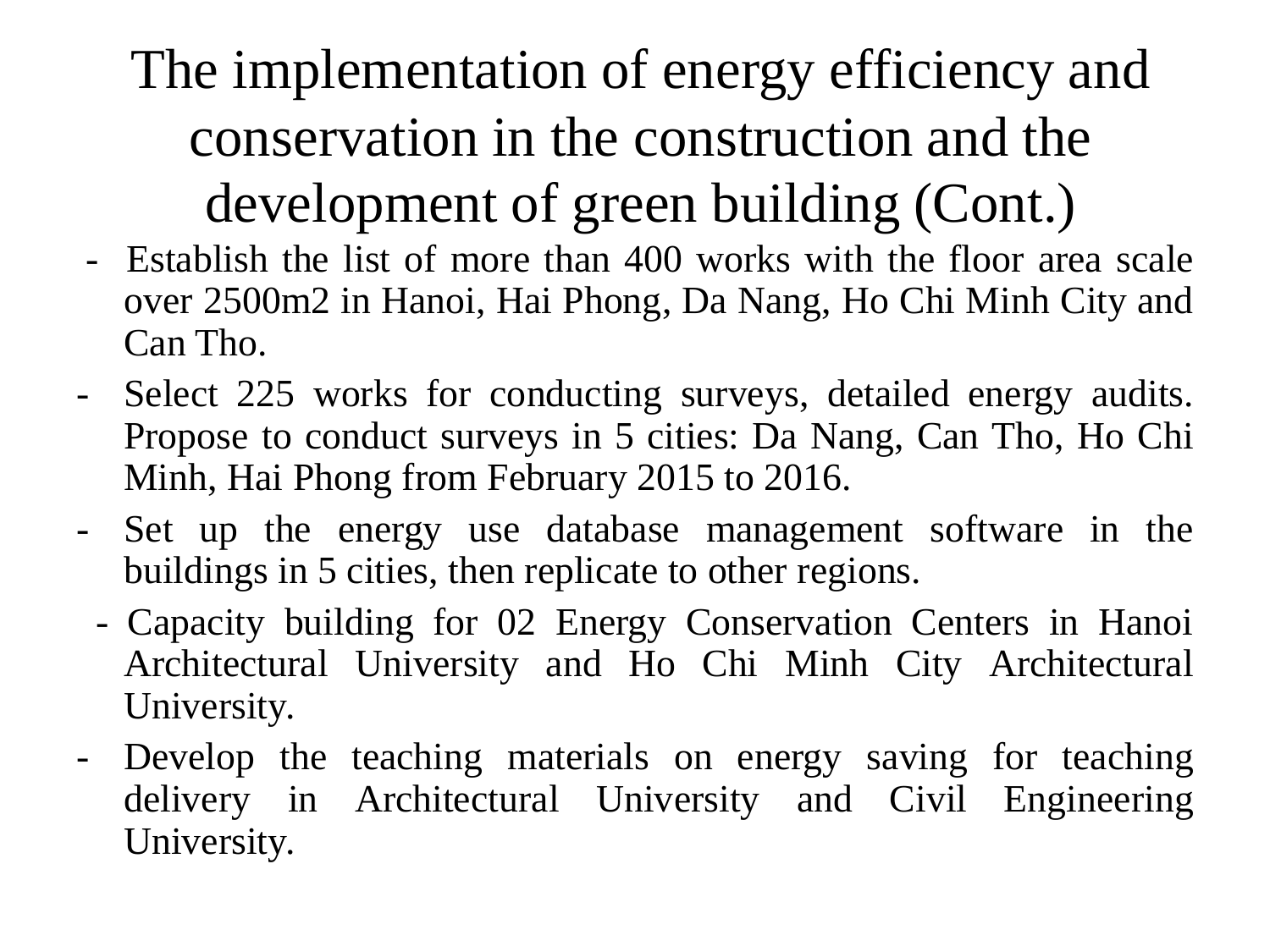#### **Growth forecast for Vietnam**

Vietnam's construction market is expected to reach 14 billion USD by 2021.



Nguồn: Theo dõi kinh doanh quốc tế, Bô ngoại giao Mâu dịch quốc tế Canađa, Bloomberg, Cơ quan Năng lượng Quốc tế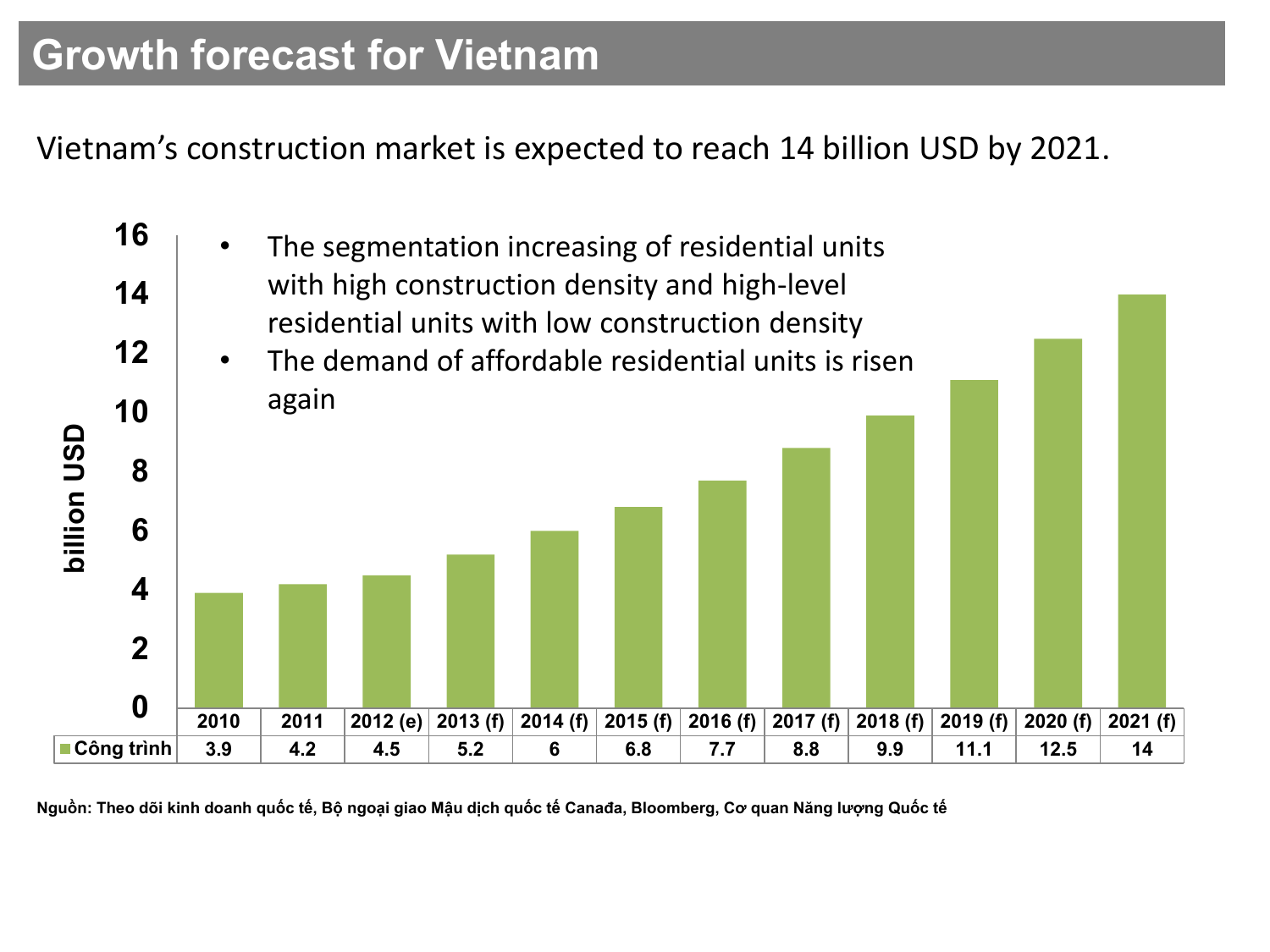# Status of green building certification in Vietnam

- 1. According to the Lotus system of VGBC: there are 14 official certified buildings since 2009.
- 2. According to LEED Standards: There are 19 buildings certified by VGBC.
- 3. EDGE certification system (by the WB, implemented by IFC in Vietnam): There are 13 buildings granted certificates from the design phase.
- 4. GREEN MARK 10 buildings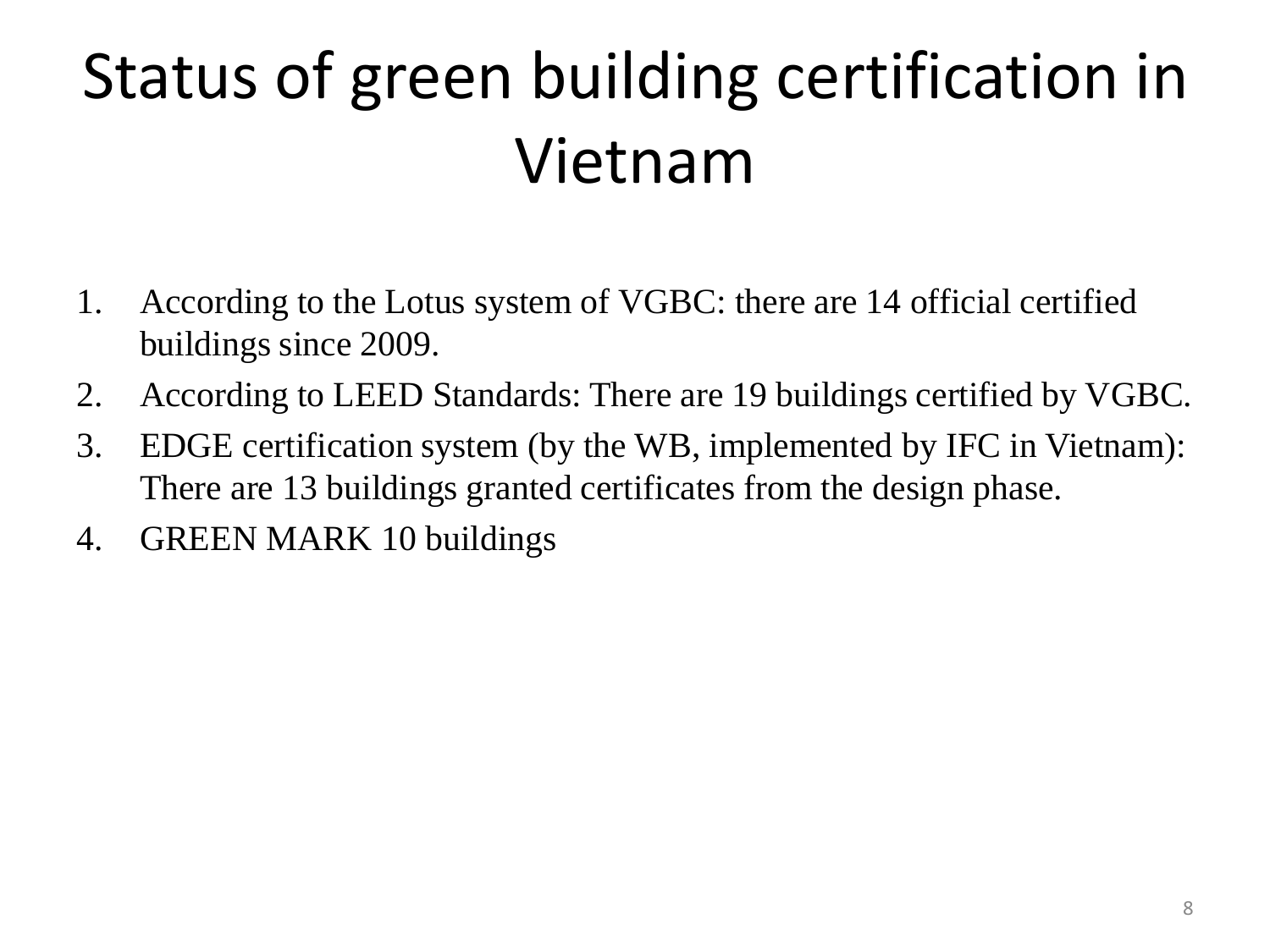

## Building EHome 5 Nam Long, TPHCM, Vietnam





Building Ehome 5 Nam Long, also known as Bridgeview, is the complex building consisting of 492 one bedroom apartments with reasonable price. The building locates near school, park, market and only a few kilometer away from the city center. The utilities include community house, river-side park, kindergarten.

| <b>EFFECTIVE USE OF RESOURCES</b> |                              | <b>TECHNICAL SOLUTIONS</b>                                                                                                                                                        |
|-----------------------------------|------------------------------|-----------------------------------------------------------------------------------------------------------------------------------------------------------------------------------|
| $\mathcal{L}$                     | Reduce 31%<br>energy cost    | Decrease window/wall ratio, use external sun visor structure, reflective paint<br>for walls and roofs, insulated wall and roof, high heat-resistant glass, power<br>saving lights |
|                                   | Reduce 22%<br>water cost     | Use low-flow shower, lavabo faucet, low-flow kitchen faucet, use 2 stage<br>toilet flush                                                                                          |
| $\equiv$                          | Reduce 34%<br>materials used | Concrete ceiling and floor, use air pressure concrete block for walls and<br>spilited walls                                                                                       |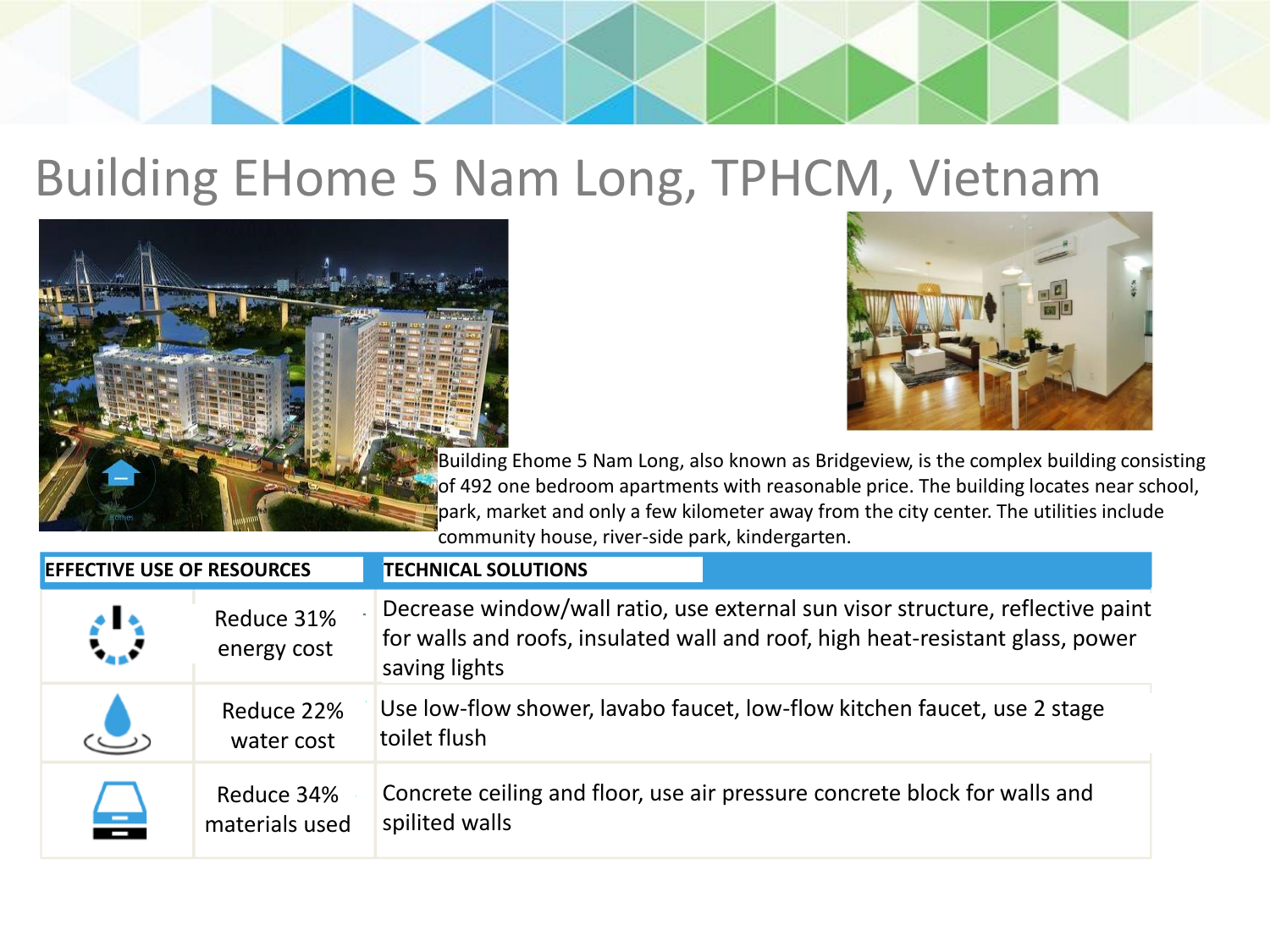

## Cluster of FPT building, Da Nang





This 6 storey building has a 1,500L solar hot water system and a solar-powered generator with capcity of 12kWh/ day. The complex has a football field, basket ball court, park, swimming pool. The return on investment of energy efficient technologies of the facility is less than 3 years due to the reduction of energy costs..

| <b>EFFECTIVE USE OF RESOURCES</b> |                              | <b>TECHNICAL SOLUTIONS</b>                                                                                                                                                                           |
|-----------------------------------|------------------------------|------------------------------------------------------------------------------------------------------------------------------------------------------------------------------------------------------|
|                                   | Reduce 21%<br>energy costs   | Solar cells, variable gas cooling system, high COP coefficient, waste gas heat<br>recovery sensor, high heat-resistant glass, insulated roof/wall, energy<br>efficient lights, light control device. |
|                                   | Reduce 32%<br>water costs    | The cooling system has 'dry cooler' to minimize water consumption of<br>ventilation system.                                                                                                          |
| $\rightarrow$                     | Reduce 20%<br>materials used | Use air pressure concrete block for walls, concrete floor                                                                                                                                            |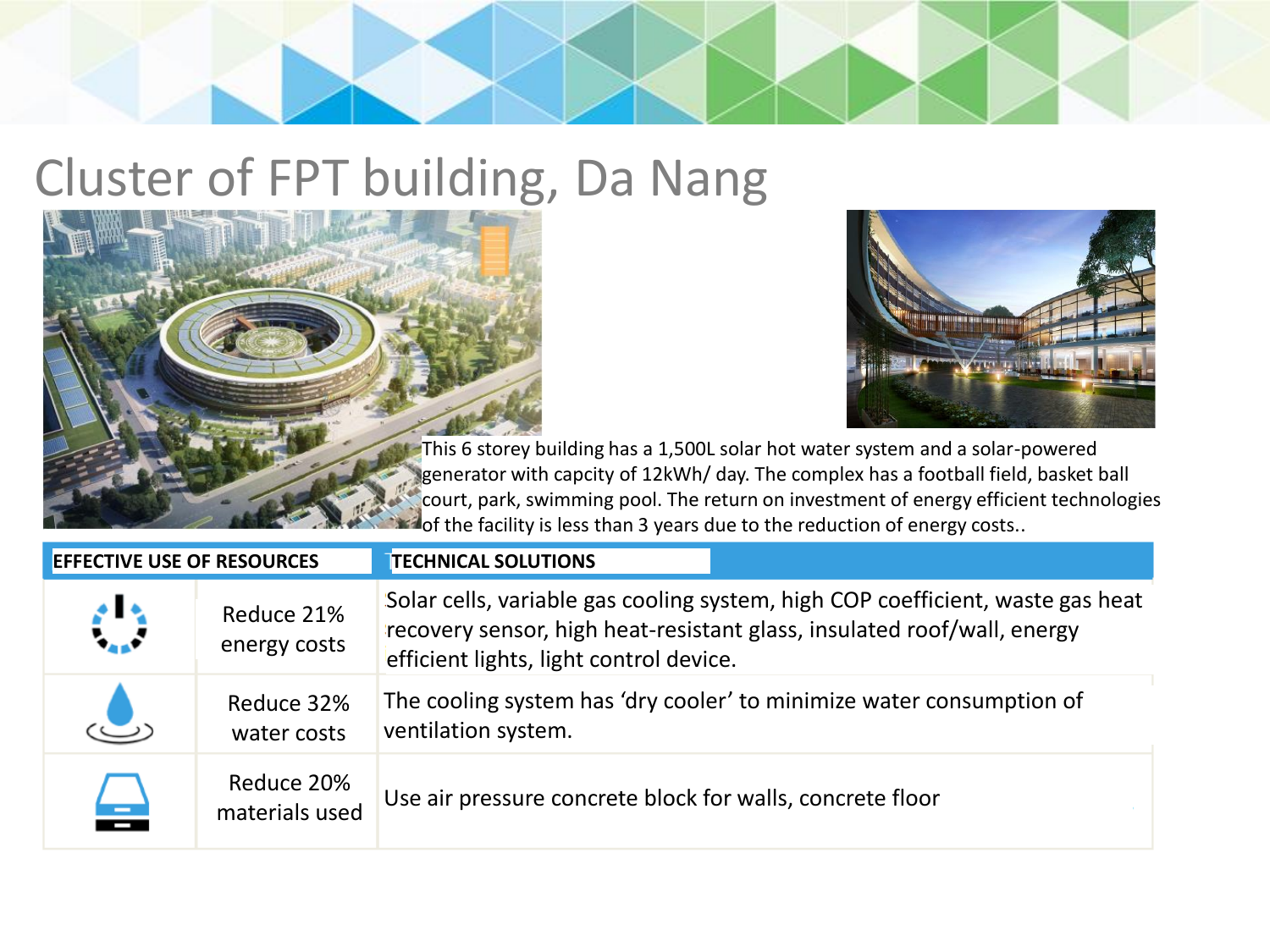### **Barriers related to the implementation of energy efficiency and conservation in the construcion and development green building**

- Shortage of human resources implementing the energy efficiency program and development of green building. There is no specialized unit in this sector especially in the localities.

- The limitation of financial resources, state budget for energy efficiency investment;

- The limitation of professional capacity of technical experts in the field of energy efficiency.

- The application and development of green building are just voluntary, based on the consciousness of the project investor.

- There are no specific and appropriate incentives for energy efficiency projects and certified green buildings.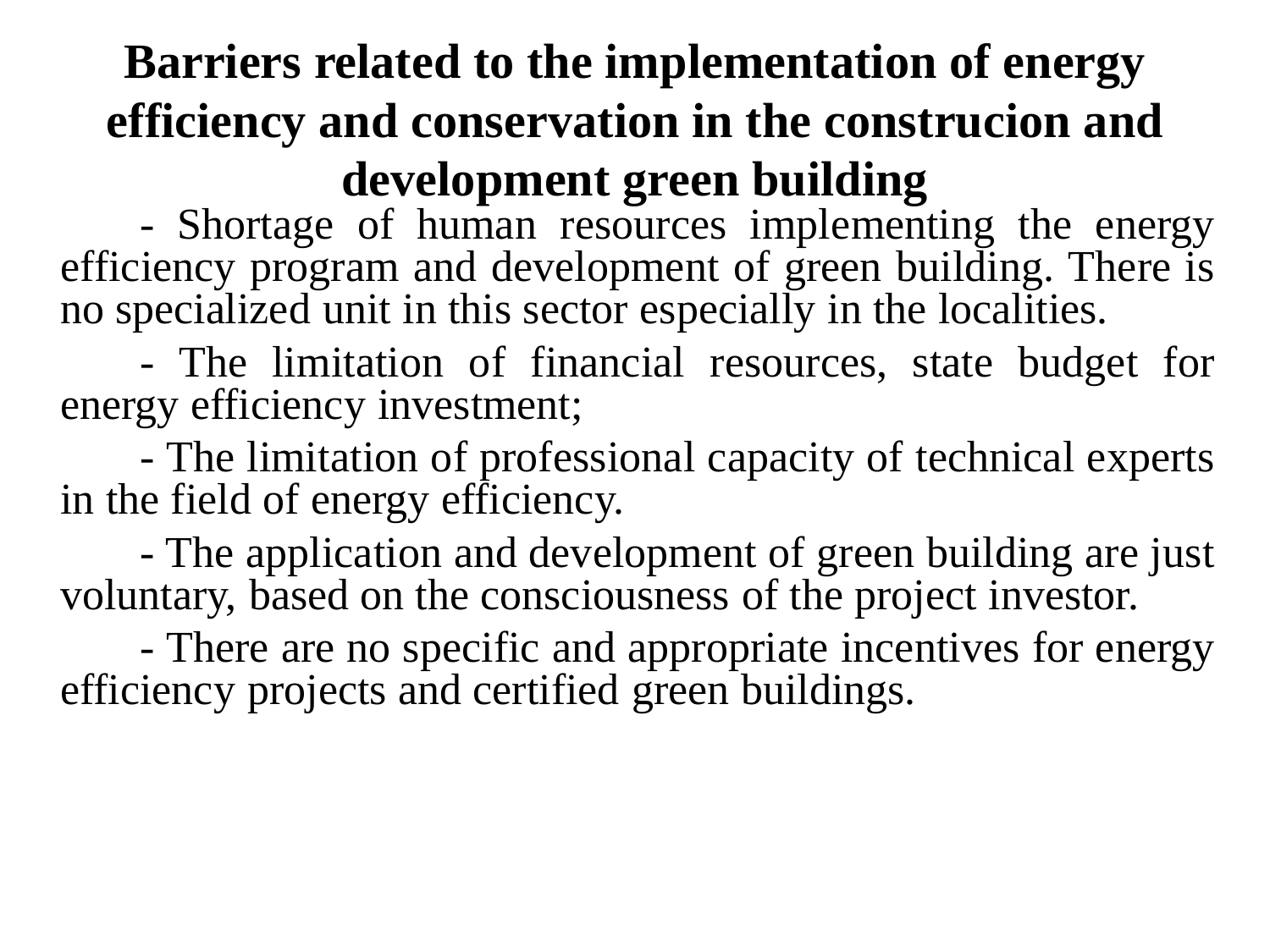Some solutions for promoting the energy efficiency and conservation in the construction and development of green building

- Studying, screening, supplementing, formulating and issuing norms, unit prices, investment rates related to energy efficiency and green building.
- Formulating and promulgating specific incentive mechanisms for energy efficiency buildings which are certified as green building (incentives in tax, fees …)
- Strengthening dissemination activities, raising awareness for the concerned subjects in the energy efficiency, development of green building.
- Developing and implementing the regulations on assessment, certification, labeling, certificate granting for materials, equipment, energy efficiency buildings, green buildings.